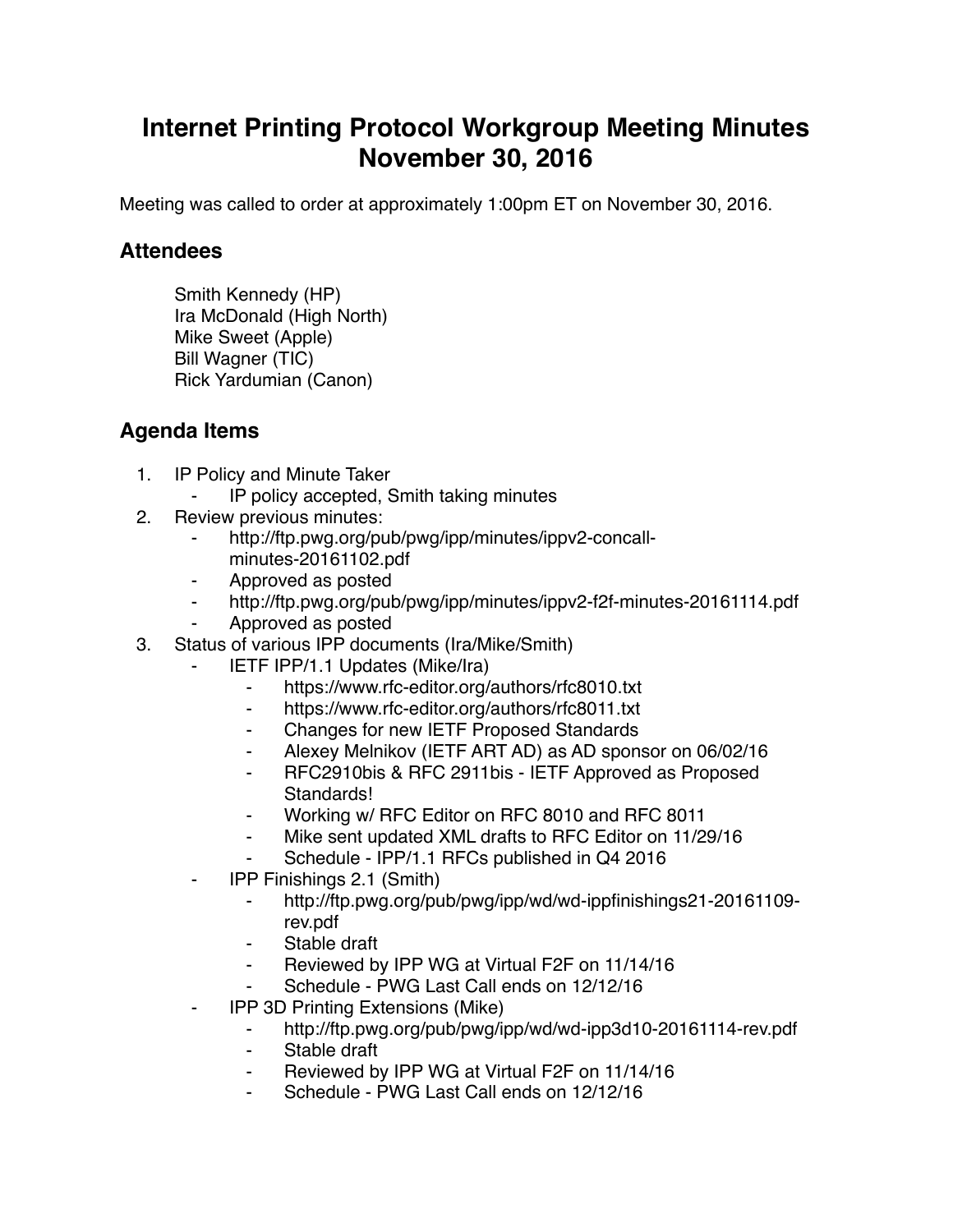- 4. Docker for ippsample code
	- http://www.pwg.org/pipermail/ipp/2016/019048.html
	- Works on Windows, Linux, macOS
	- ⁃ Identified some IPP Everywhere conformance issues
		- Mike asked Craig to file issues on Github some are known but others should not be occurring
	- Good for prototyping/testing and as a way of saying "this is how you do it"
- 5. Status of IPP System Service (Ira/Mike)
	- ⁃ http://ftp.pwg.org/pub/pwg/ipp/wd/wd-ippsystem10-20161129-rev.pdf
	- ⁃ Interim draft
	- ⁃ Reviewed by IPP WG at Virtual F2F on 11/15/16
	- ⁃ Schedule Prototype draft in Q1 2017
	- Section 4.6:
		- ⁃ Line 649: "Create-Job" -> "Job Creation", replace open paren before e.g. with comma
		- Line 655: Busted section reference
		- ⁃ Add new paragraph talking about resource scoping (System, Printer, Job), types of resources (firmware, fonts, forms, etc.), etc. (executive summary of resources)
		- Need references for signature validation
	- Global: Update RFC2910 and RFC2911 references to RFC8010 and RFC8011
	- Section 5.2, Table 1:
		- Add REQUIRED "system-mandatory-printer-attributes" (already in section 7.2.19)
		- Update note 8 to include that attribute, too.
	- **Section 6.1.5.1:** 
		- ⁃ Line 1058: "System MUST support", "Client SHOULD supply only"
	- **Section 6.1.6.1:** 
		- Line 1118: Eliminate extra system-uri
		- Line 1127: "attribute and the System MUST support both"
	- Global: "One or more requested per-..." -> "One or more per-..."
	- Section 6.2.5:
		- ⁃ What to do about signatures, etc.?
		- ⁃ Standardize on container format?
			- Seems like a bad idea to mandate a single format since so many are in use
		- System needs to be able to validate the formats it understands, Client might be supplying resource data without knowing anything about the format
		- ⁃ Some formats do not provide embedded signatures
			- Could have an operation attribute ("resource-signature (1setOf octetString)") containing a known out-of-band signature of the resource data (e.g. PGP, )
		- Also what about an X.509 public certificate resource? (not transferring keys, just certificates to be used for validation)
			- Maybe, work on this more to identify use cases